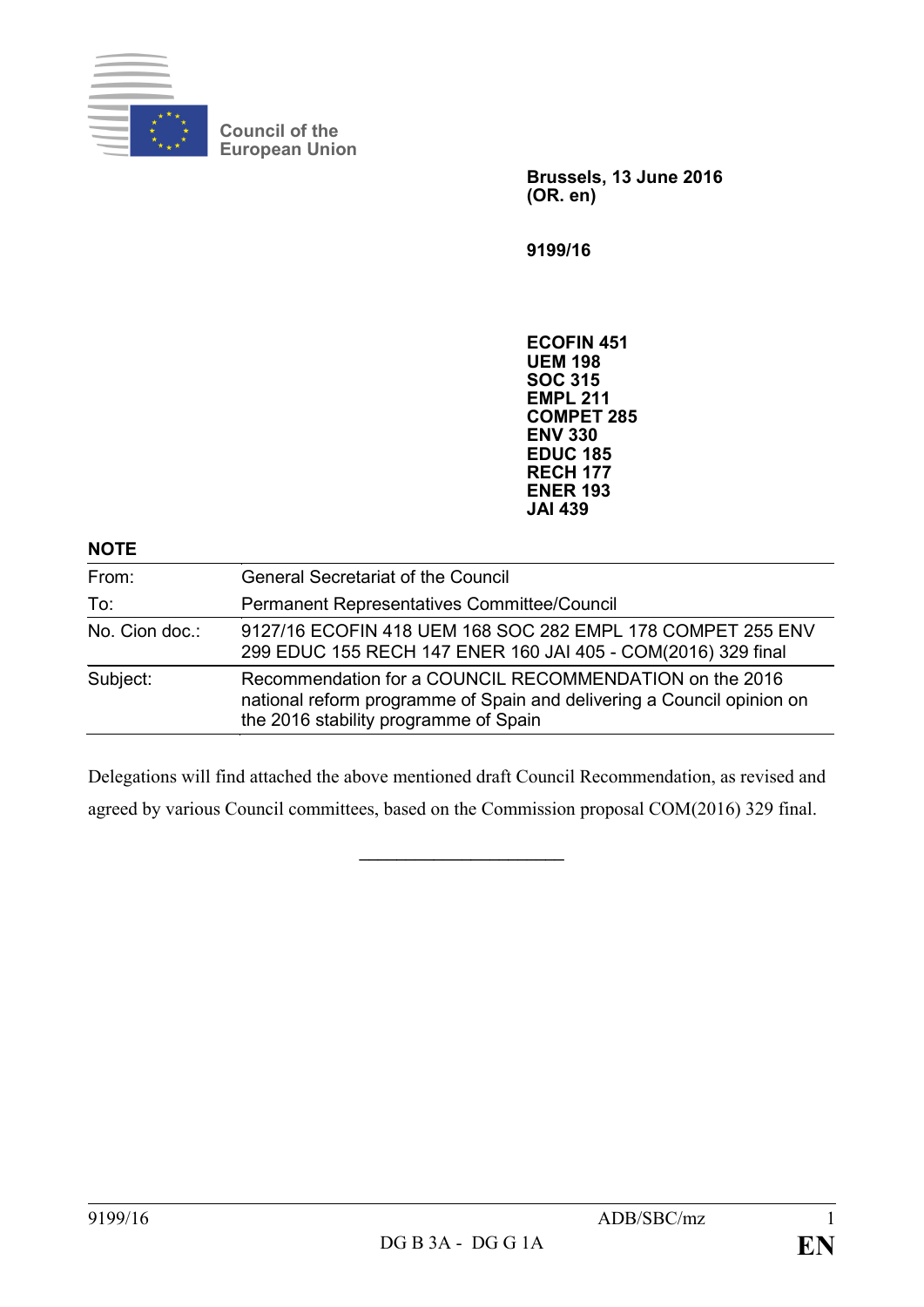### **COUNCIL RECOMMENDATION**

### **of …**

# **on the 2016 National Reform Programme of Spain and delivering a Council opinion on the 2016 Stability Programme of Spain**

## THE COUNCIL OF THE EUROPEAN UNION,

Having regard to the Treaty on the Functioning of the European Union, and in particular Articles 121(2) and 148(4) thereof,

Having regard to Council Regulation (EC) No 1466/97 of 7 July 1997 on the strengthening of the surveillance of budgetary positions and the surveillance and coordination of economic policies<sup>[1](#page-1-0)</sup>, and in particular Article 5(2) thereof,

Having regard to Regulation (EU) No 1176/2011 of the European Parliament and of the Council of 16 November 2011 on the prevention and correction of macroeconomic imbalances**[2](#page-1-1)** , and in particular Article 6(1) thereof,

Having regard to the recommendation of the European Commission,

Having regard to the resolutions of the European Parliament,

Having regard to the conclusions of the European Council,

<span id="page-1-0"></span>**<sup>1</sup>** OJ L 209, 2.8.1997, p. 1.

<span id="page-1-1"></span>**<sup>2</sup>** OJ L 306, 23.11.2011, p. 25.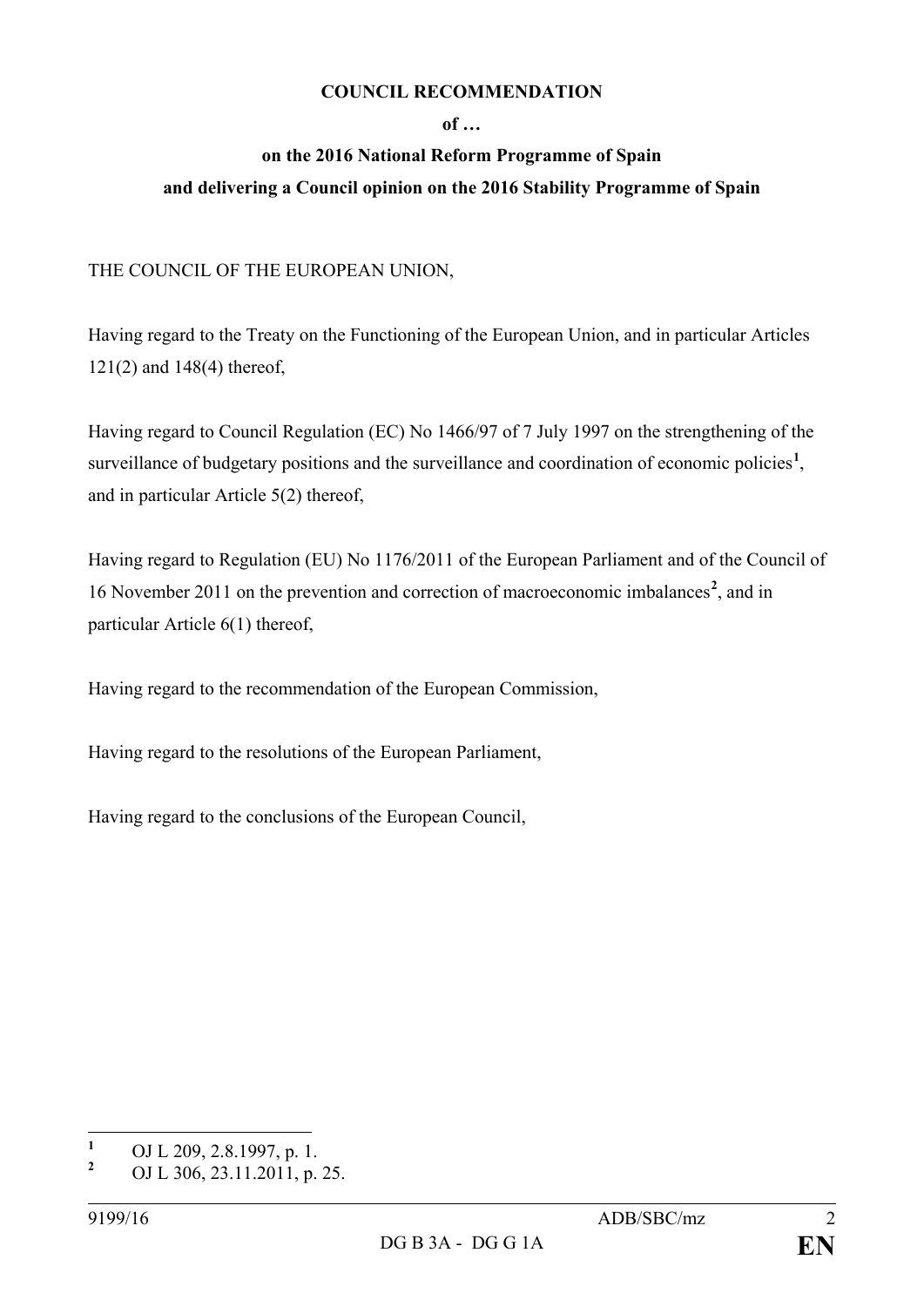Having regard to the opinion of the Employment Committee,

Having regard to the opinion of the Economic and Financial Committee,

Having regard to the opinion of the Social Protection Committee,

Having regard to the opinion of the Economic Policy Committee,

### Whereas:

(1) On 26 November 2015, the Commission adopted the Annual Growth Survey, marking the start of the 2016 European Semester for economic policy coordination. The priorities of the Annual Growth Survey were endorsed by the European Council on 17-18 March 2016. On 26 November 2015, on the basis of Regulation (EU) No 1176/2011, the Commission adopted the Alert Mechanism Report, in which it identified Spain as one of the Member States for which an in-depth review would be carried out. On the same day, the Commission also adopted a recommendation for a Council Recommendation on the economic policy of the euro area. This Recommendation was endorsed by the European Council on 18-19 February 2016 and adopted by the Council on 8 March 2016**[3](#page-2-0)** . As a country whose currency is the euro and in view of the close interlinkages between the economies in the economic and monetary union, Spain should ensure the full and timely implementation of the Recommendation.

<span id="page-2-0"></span>**<sup>3</sup>** OJ C 96, 11.3.2016, p. 1.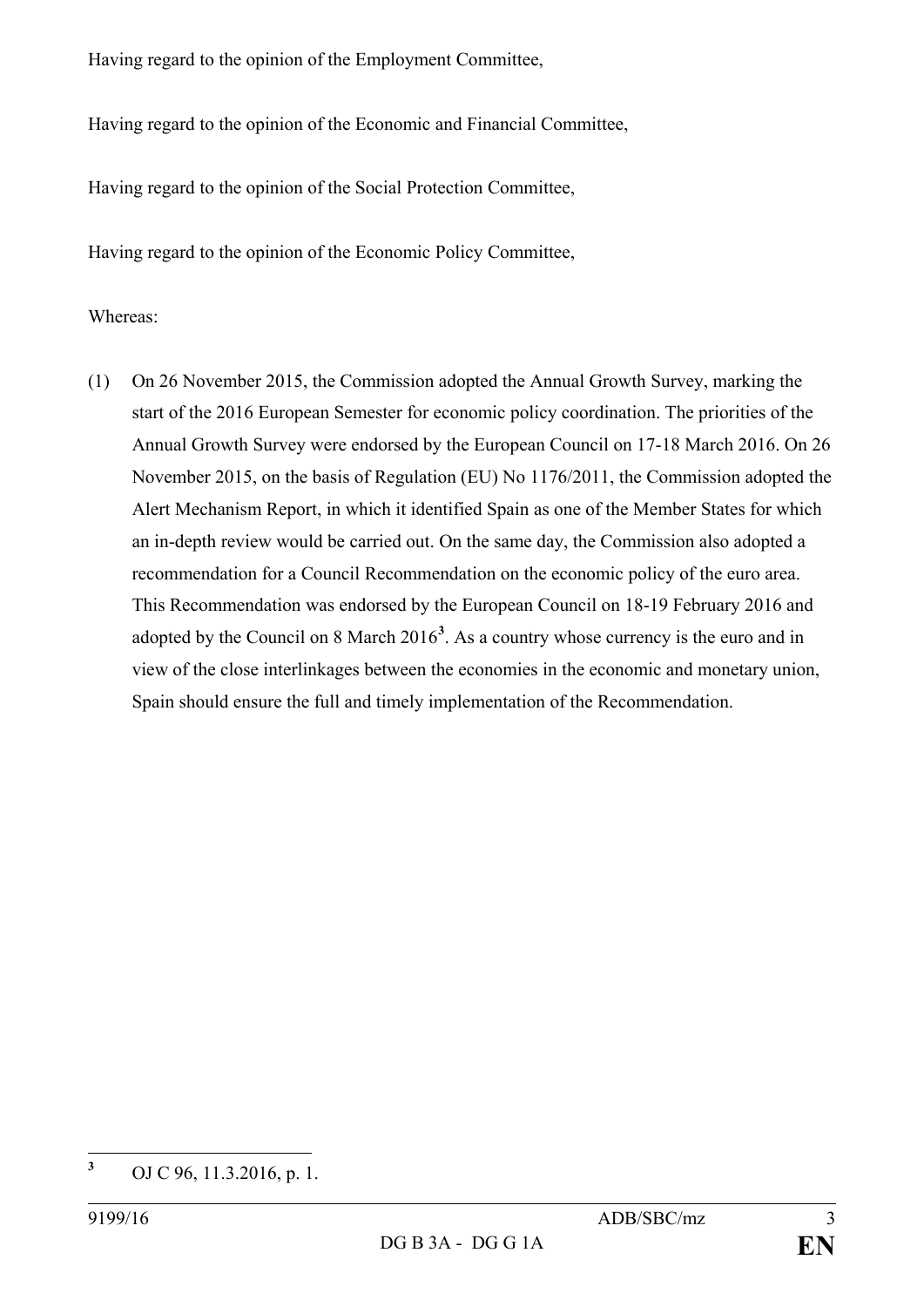- (2) The 2016 country report for Spain was published on 26 February 2016. It assessed Spain's progress in addressing the country-specific recommendations adopted by the Council on 14 July 2015 and Spain's progress towards its national Europe 2020 targets. It also included the in-depth review under Article 5 of Regulation (EU) No 1176/2011. On 8 March 2016, the Commission presented the results of the in-depth review. The Commission analysis leads it to conclude that Spain is experiencing macroeconomic imbalances. In particular, high external and internal debt, both public and private, continue to constitute vulnerabilities in a context of high unemployment. The need for action to reduce the risk of adverse effects on the Spanish economy and, given its size, of negative spillovers to the economic and monetary union, is important. Despite improvement in the current account balance, net external liabilities are not projected to reach prudent levels in the short term. Private sector deleveraging is on track, supported partly by favourable growth conditions, but deleveraging needs are large and public debt remains high. Measures have been taken in the financial sector and in corporate and personal insolvency frameworks, but further action is needed on innovation and skills and on compliance with the Stability and Growth Pact.
- (3) On 29 April 2016, Spain submitted its 2016 National Reform Programme and on 30 April 2016 it submitted its 2016 Stability Programme. In order to take account of their interlinkages, the two programmes have been assessed at the same time.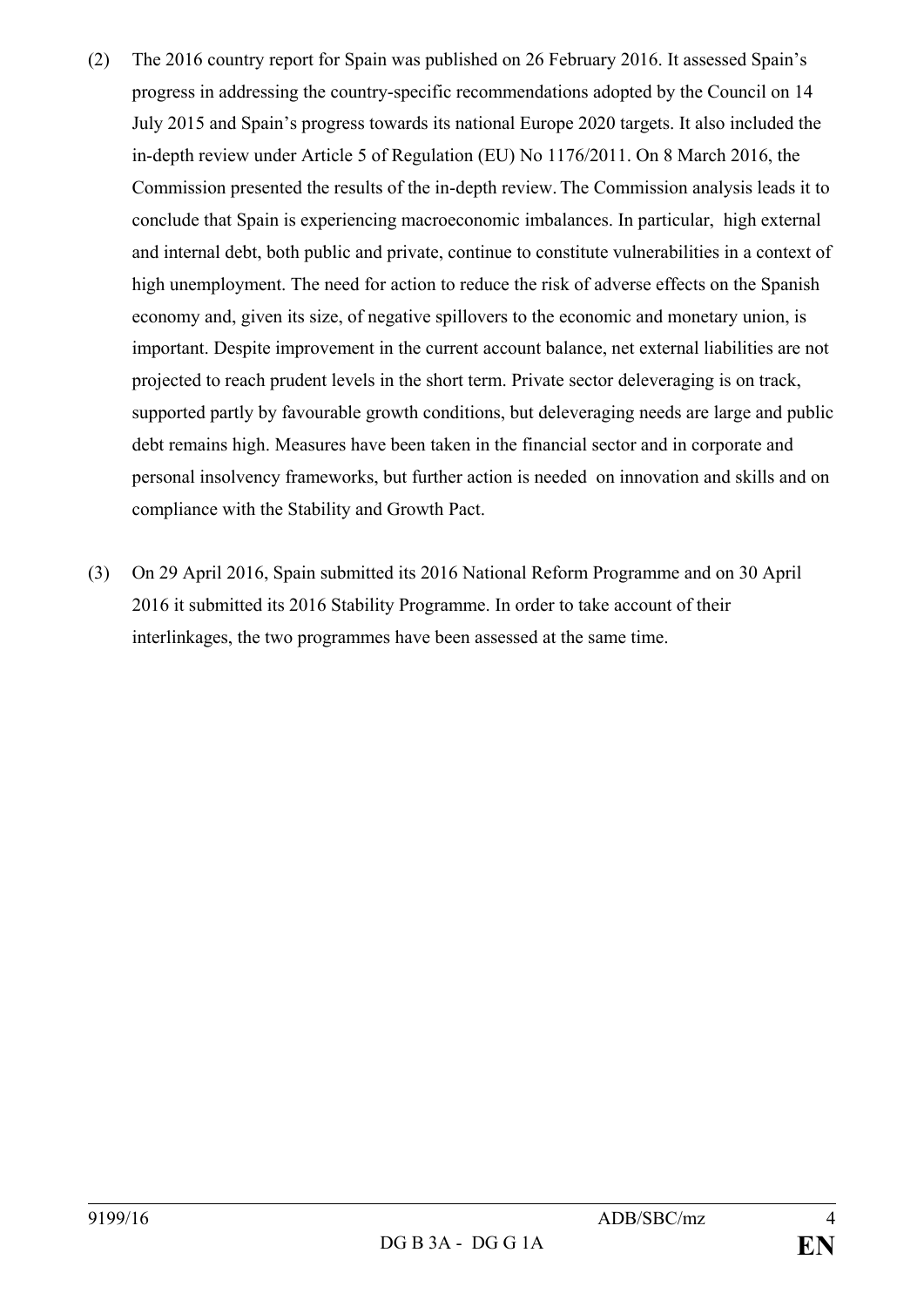(4) Relevant country-specific recommendations have been addressed in the programming of the European Structural and Investment Funds for the 2014-2020 period. As foreseen in Article 23 of Regulation (EU) No 1303/2013 of the European Parliament and of the Council**[4](#page-4-0)** , where it is necessary to support the implementation of relevant Council recommendations, the Commission may request a Member State to review and propose amendments to its Partnership Agreement and relevant programmes. The Commission has provided further details on how it would make use of this provision in guidelines on the application of the measures linking effectiveness of the European Structural and Investment Funds to sound economic governance.

<span id="page-4-0"></span>**<sup>4</sup>** Regulation (EU) No 1303/2013 of the European Parliament and of the Council of 17 December 2013 laying down common provisions on the European Regional Development Fund, the European Social Fund, the Cohesion Fund, the European Agricultural Fund for Rural Development and the European Maritime and Fisheries Fund and laying down general provisions on the European Regional Development Fund, the European Social Fund, the Cohesion Fund and the European Maritime and Fisheries Fund and repealing Council Regulation (EC) No 1083/2006 (OJ L 347, 20.12.2013, p. 320).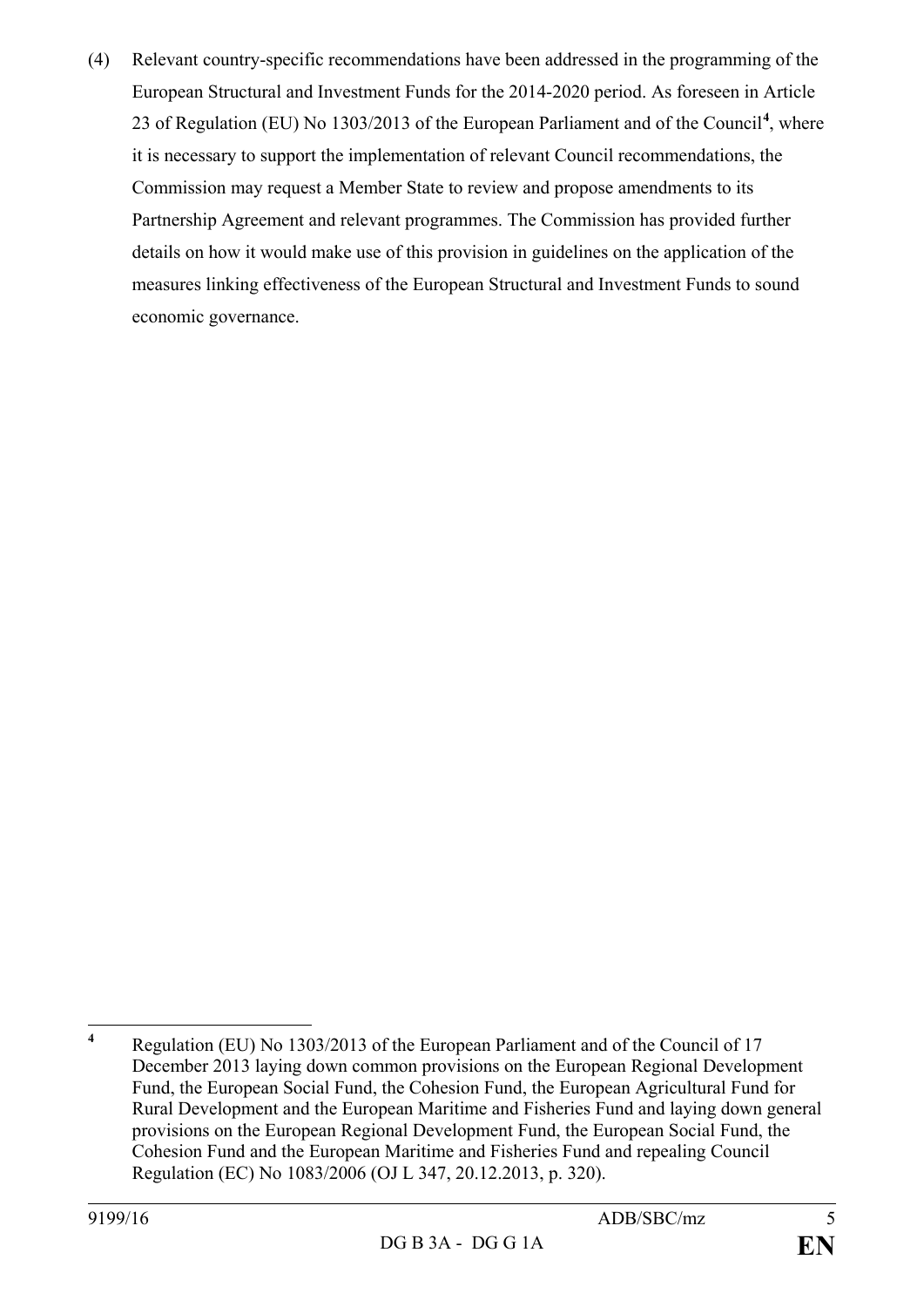(5) **[**Spain is currently in the corrective arm of the Stability and Growth Pact. In its 2016 Stability Programme, Spain plans to achieve headline deficit targets of 3,6 % of GDP in 2016 and 2,9 % of GDP in 2017. The excessive deficit is thus planned to be corrected one year later than currently recommended by the Council, the fiscal effort and headline targets having been missed in 2014 and 2015. These targets assume the full implementation of 0,4 % of GDP in permanent savings at central and regional government level announced in response to the Autonomous Commission recommendation of 9 March 2016. The deficit is planned to continue declining thereafter, to 1,6 % of GDP in 2019. However, the medium-term objective of a balanced budgetary position in structural terms is not planned to be reached within the time horizon of the Stability Programme. In particular, the recalculated structural balance is projected to improve only marginally in 2016 and 2017 to around -2½ % of GDP, and decline slowly to reach -2¾ % of GDP in 2019. The government debt-to-GDP ratio declined only marginally in 2015 to 99,2 % of GDP and is expected to decline slightly in 2016 and 2017 and more decisively in the following two years, to 96 % of GDP in 2019, as the primary balance turns into a surplus. The macroeconomic scenario underpinning these budgetary projections is plausible for 2016 and 2017 and somewhat optimistic thereafter; it has been endorsed by Spain's Independent Fiscal Institution (AIReF). The Commission 2016 spring forecast projects the deficit at 3,9 % of GDP in 2016 and 3,1 % of GDP in 2017, above the headline targets in the Stability Programme. Spain is thus not projected to correct the excessive deficit by 2016 as recommended by the Council. Risks to the deficit targets in the programme largely stem from uncertainties surrounding the implementation of the savings from the March/April 2016 measures. As the structural deficit is projected to slightly increase in both years, the fiscal effort is not in line with the requirements of the Stability and Growth Pact. Based on its assessment of the Stability Programme and taking into account the Commission's 2016 spring forecast, the Council is of the opinion that there is a risk that Spain will not comply with the provisions of the Stability and Growth Pact. Therefore, further measures are needed to ensure compliance in 2016 and 2017.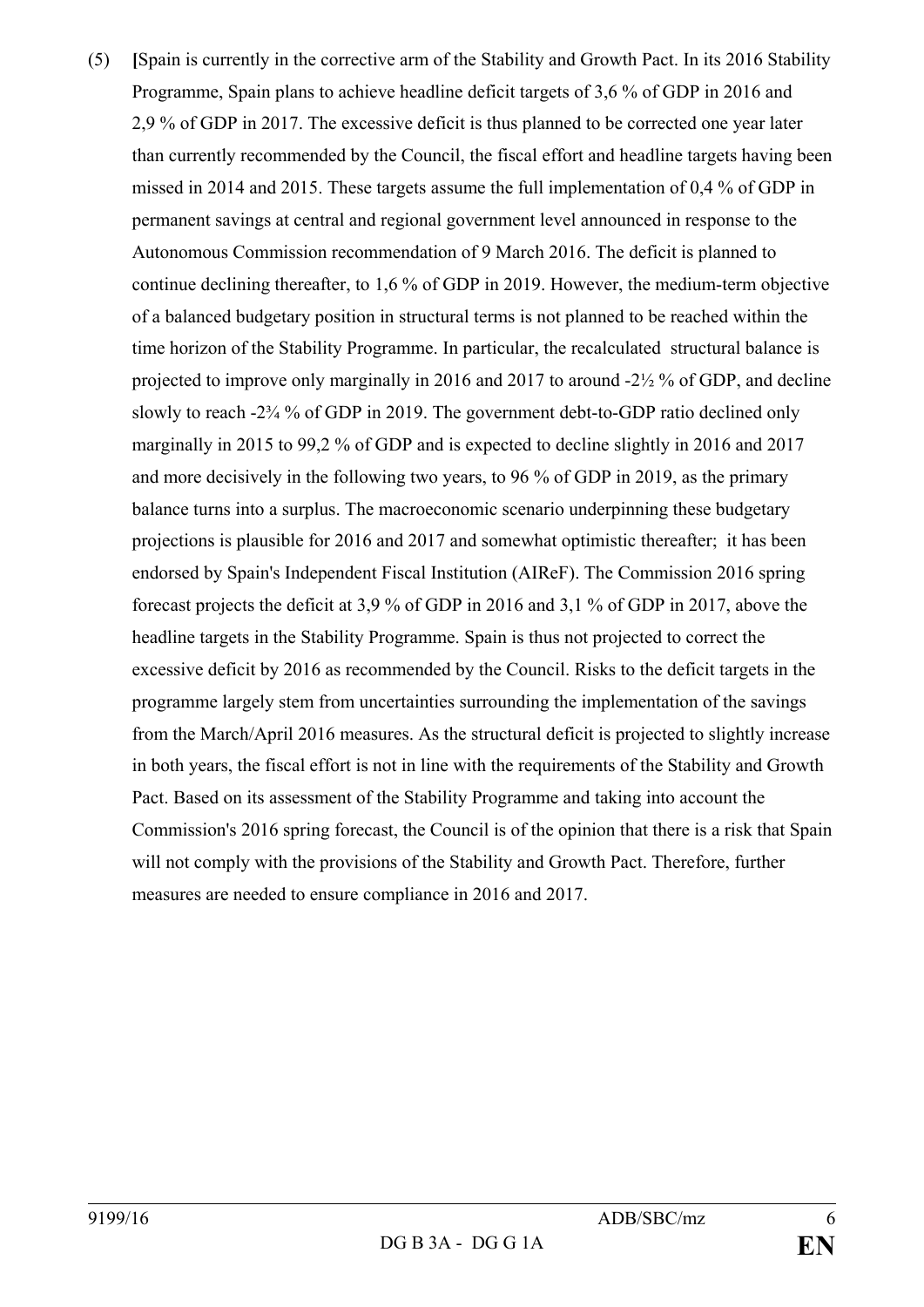- (6) Pursuant to Article 10(1) of Council Regulation (EC) No 1467/97**[5](#page-6-0)** , the Commission will regularly monitor the implementation of action taken by Spain in response to the last recommendation made by the Council under Article 126(7) TFEU: the Commission will therefore recommend to the Council the appropriate steps to be taken in the framework of the excessive deficit procedure.**]**
- (7) Since 2012, Spain's fiscal framework has been strengthened in order to, among other things, prevent deviations and ensure compliance by all government levels with their respective deficit, debt and expenditure targets. In addition, a rule for application (on a voluntary basis and, in 2016, made compulsory for most regions) at regional level was approved in mid-2015 to limit growth in expenditure on healthcare and pharmaceutical products, and an agreement between the Government and the pharmaceutical industry was signed in November 2015 to help rationalise spending on pharmaceuticals. Despite this, in 2015, most regions as well as the social security sector fell significantly short of meeting their domestic fiscal targets. The stability law's expenditure rule was not observed by the central, regional and local government subsectors and growth in expenditure of pharmaceutical products, namely in hospitals, strengthened further, even excluding the impact of new anti-hepatitis C treatments.
- (8) In the field of public procurement, Spain performs well concerning the quality of the legislation and the availability of review procedures. Efforts have been made to rationalise public purchasing, in particular via joint procurement mechanisms. However, there are disparities in the implementation of public procurement across administrations and insufficient control mechanisms hinder the correct application of public procurement rules. The number of presumed breaches of EU public procurement legislation brought to the Commission's attention in recent years has been relatively high. Furthermore, the Spanish Court of Auditors has pointed to some weaknesses such as the frequent use of the negotiated procedure without publication, the repeated modification of contracts, the splitting of contracts into smaller ones and the insufficient precision and clarity of some tender documents and administrative decisions.

 $\overline{a}$ 

<span id="page-6-0"></span>**<sup>5</sup>** Council Regulation (EC) No 1467/97 of 7 July 1997 on speeding up and clarifying the implementation of the excessive deficit procedure (OJ L 209 , 02.08.1997, p. 6).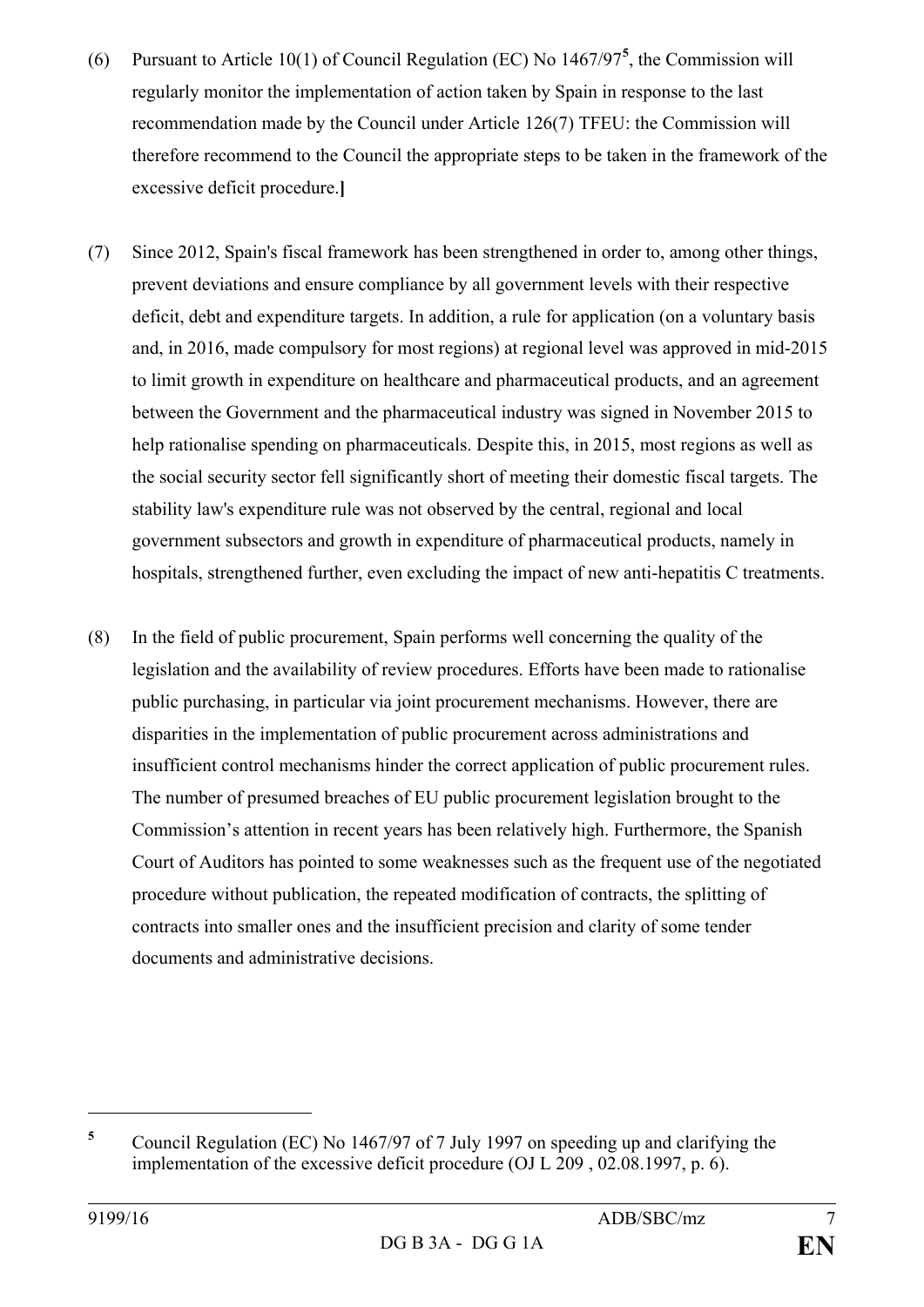- (9) Spain has made substantial progress in restructuring the financial sector. The law on savings banks to strengthen their governance and reduce controlling stakes held by banking foundations has been implemented. The implementation of plans for restructuring state-aided banks is well advanced. The Bank of Spain has amended the existing accounting regime for credit institutions and adopted a new framework for SAREB, the Spanish asset management company. The new framework will allow SAREB to achieve a proper treatment of impairments and help in adapting its deleveraging policies to credible market assumptions.
- (10) Labour market reforms undertaken in recent years have made employment more responsive to growth and job creation has resumed, supported by increased flexibility and continued wage moderation. Collective agreements have been supportive of this trend, also owing to the interprofessional agreement signed in June 2015. The recent increase in overall employment has been driven mainly by temporary contracts, although the number of newly signed open-ended contracts is slowly rising. However, the take-up of incentives for new permanent hiring remains limited, and the proportion of temporary workers remains one of the highest in the Union, while the opportunities for temporary workers to move to a permanent contract remain low. The short duration of temporary contracts limits incentives to invest in human capital, hampering productivity growth. Although decreasing rapidly, unemployment remains very high, in particular among young people and its average duration is also very high. Persistently high long-term unemployment implies that unemployment risks becoming entrenched, negatively affecting working and social conditions. Nearly 60 % of the long-term unemployed are low-skilled, which calls for appropriate active and passive labour market and training policies to tackle pervasive skills mismatches and prevent skills depreciation among this group. Interaction with employers in the design of training programmes is still weak*.*.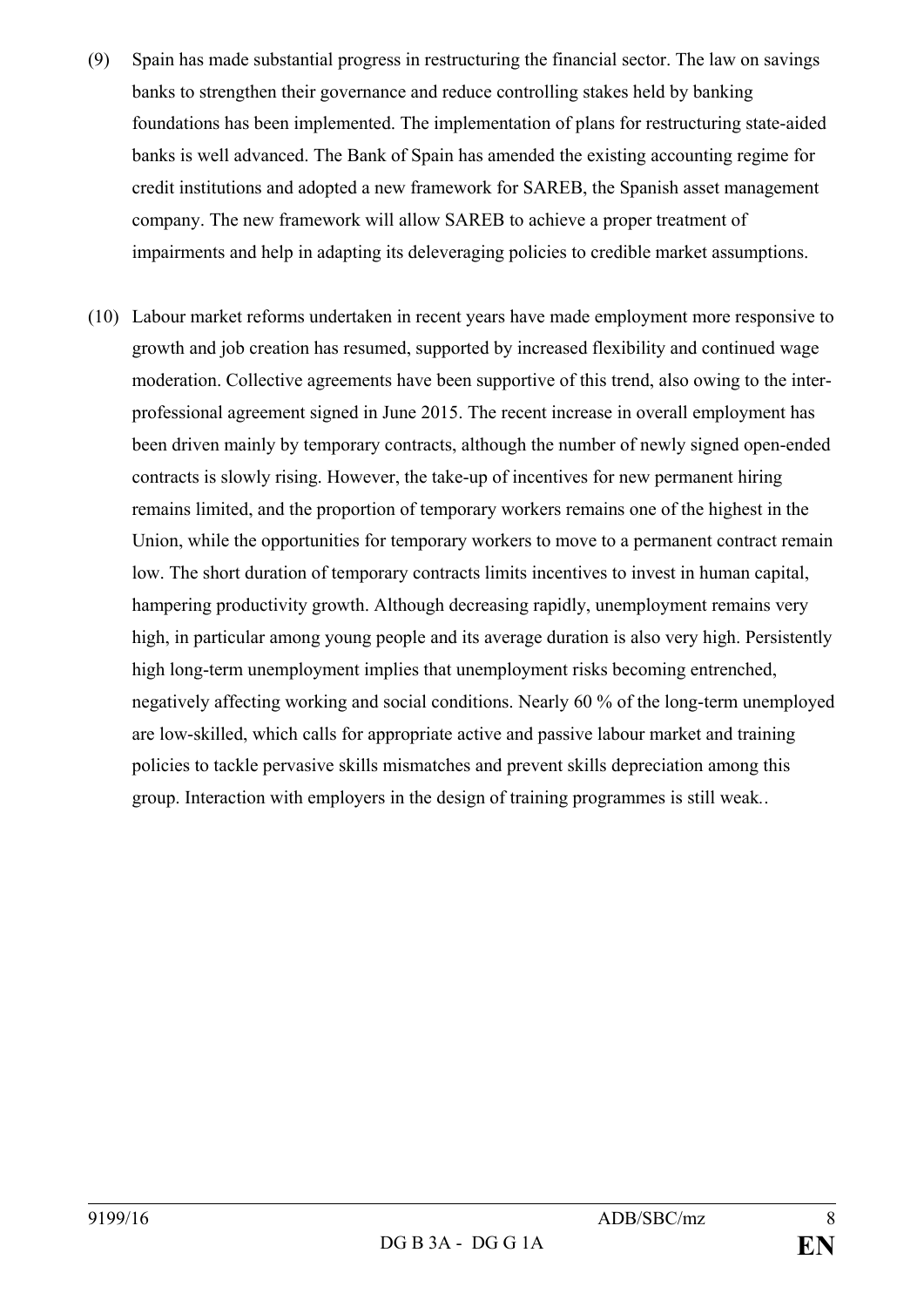- (11) The effectiveness of activation and active labour market measures depends heavily on the capacity of employment services to design and offer individualised support to beneficiaries. The implementation of recent reforms of active labour market policies is progressing slowly and the capacity of the public employment services to provide effective, individualised counselling and job search assistance is still limited. Cooperation between the regional public employment services and private placement agencies remains limited. Moreover, cooperation between employment and social services is uneven across regions, hampering the provision of coordinated assistance for those further away from the labour market, in particular minimum income beneficiaries. There are significant disparities across regions as regards income support schemes, for example in delivery arrangements, eligibility requirements, coverage and adequacy, while difficulties in transferring social benefits hamper inter-regional job mobility. In addition, information about the transition to employment from minimum income schemes is quite limited. Spain is currently preparing a map of national and regional income support schemes in the country, covering national and regional levels. While some measures have been introduced, the effectiveness of family and housing benefits in reducing poverty remains limited, and the lack of adequate and affordable child care and long-term care provision discourages women, in particular, from taking up a job.
- (12) The increasingly rapid change in the sectoral composition of employment that Spain has been witnessing since 2008 has been accompanied by an increase in skills mismatches. The low overall skills level constrains the transition towards higher value-added activities and hampers productivity growth. Despite a high level of tertiary education attainment, skills supply is not sufficiently aligned with labour market needs and employability rates for recent tertiary graduates are among the lowest in Europe, with a significant proportion employed in jobs that do not require a university degree. Furthermore, despite a slight improvement over the past five years, partly supported by initiatives to increase business representation on university governing boards, cooperation between universities and businesses remains weak. The reduced mobility of academics, the rigidity of the university governance system and the administrative barriers faced by the Offices for the Transfer of Research outcomes (*Oficinas de transferencia de resultados de investigación*) compound obstacles to closer cooperation.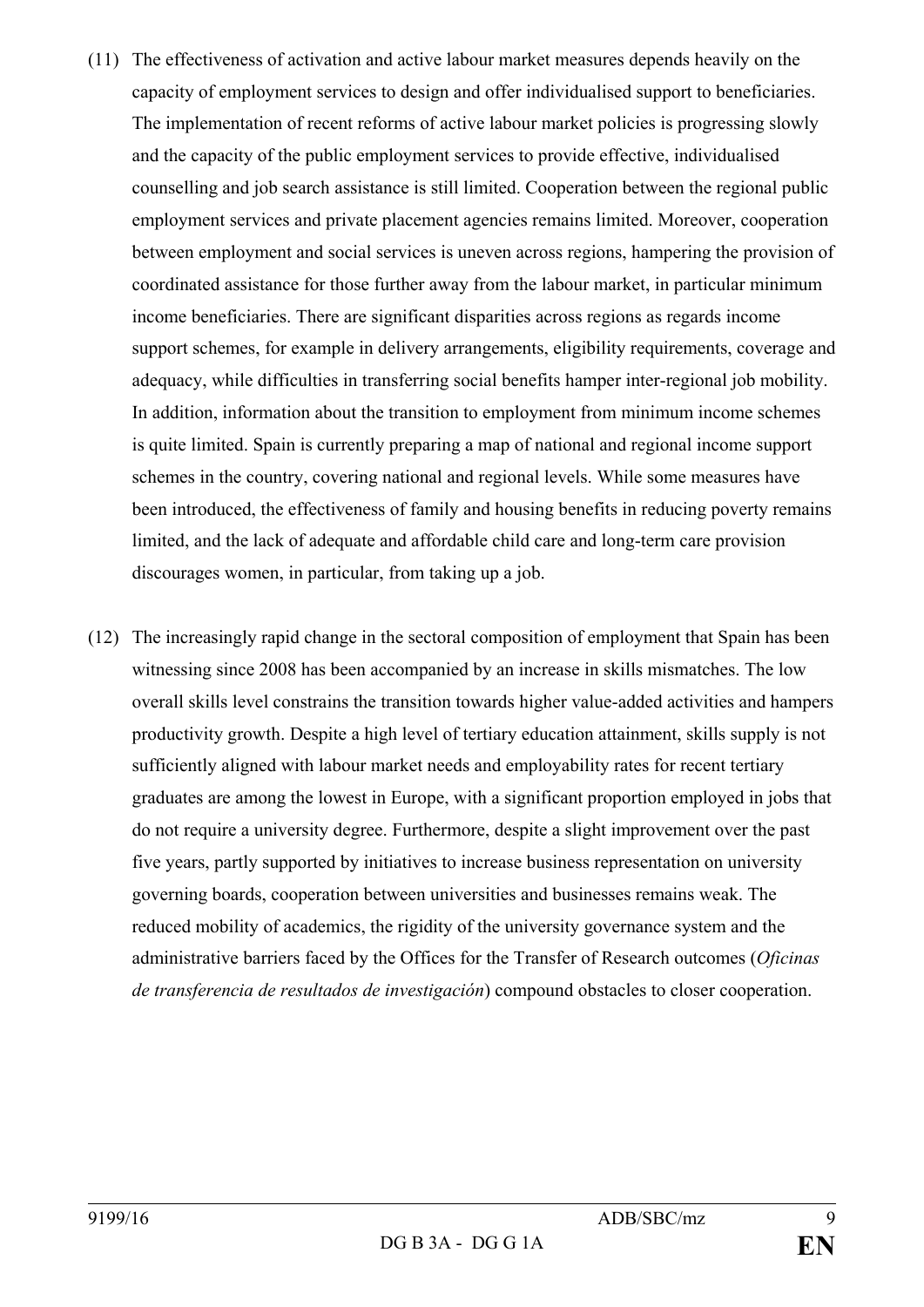- (13) Research and innovation policy in Spain faces several challenges. Interaction between public and private research is weak. Spain's R&D intensity (spending on R&D relative to GDP) and innovation performance keeps declining, against the backdrop of a relatively low number of innovative firms and limited incentives for collaboration between public research and business. Spain underperforms in respect of most business innovation indicators. The gap on spending on R&D intensity compared to the Union as a whole is especially significant as regards investment in R&D by the private sector (0,6 % in Spain compared to 1,3 % in the Union as a whole). Venture capital is still not widely used in Spain, in particular at seed stage. Weak coordination of R&I policies in Spain and a fragmented regional landscape of bodies and programmes to promote innovation activities and foster science-business cooperation create significant challenges for businesses, especially for smaller firms. Low business involvement in innovation activities could point to a lack of absorptive capacity, innovationfriendly framework conditions and incentives. As highlighted in the 2014 ERAC (European Research Area Committee) Peer Review of the Spanish Research and Innovation System, most successful public research systems are driven by higher degrees of evaluation and accountability than are found in Spain. In this context, the allocation of public institutional funding for universities and public research bodies is usually not based on R&I performance, thus reducing the incentives to improve the quality and relevance of scientific outputs.
- (14) The small average size of Spanish firms helps explain the economy's persistently low productivity. Firm growth, combined with improvements in human capital, innovation, technology, access to finance and efficient justice could spur aggregate productivity. In 2015, business investment strengthened, underpinned by dynamic demand conditions, low borrowing costs and ongoing balance sheet repair by the corporate sector and households. Spain has taken various measures to ease business growth. For example, a recent law on business financing is expected to facilitate access to finance for small and medium-sized enterprises (SMEs). Furthermore, prior assessment of the potential impact of new legislation on SMEs has now become compulsory. However, the time and number of permits required for starting up a business and launching certain economic activities remains relatively high.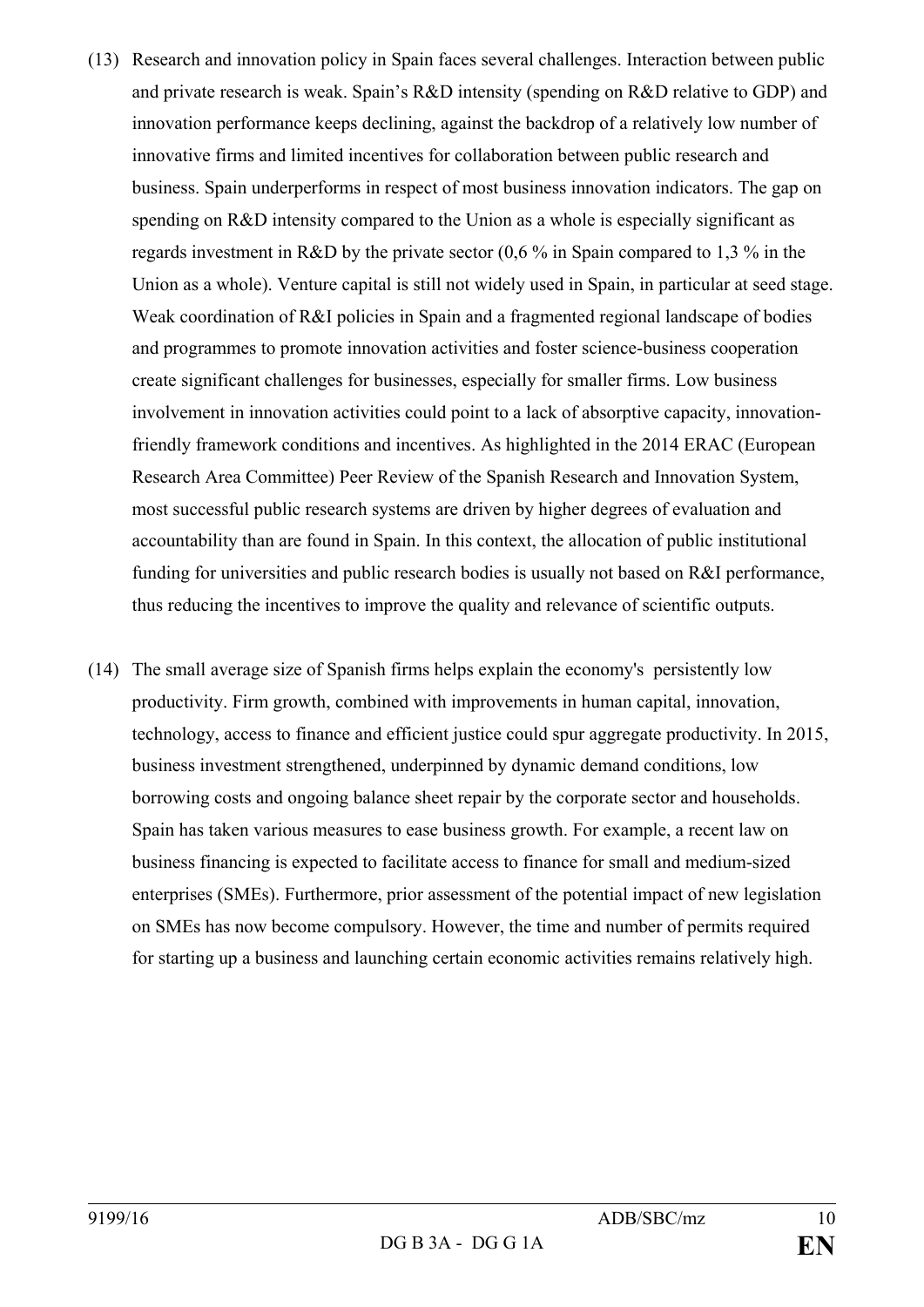- (15) Spain's considerable differences across regions in regulatory practices, including on business licencing, may limit firms' capacity to grow. The law on market unity aims to reduce barriers to access to and the exercise of economic activities across Spanish regions and to improve regulation. It could potentially have a significant impact on removing barriers to investment and facilitate business licensing, business operations and company growth. The implementation of the law on market unity requires full involvement of all administrations. However, in its third year of application, it is being implemented slowly by regional governments. Likewise, the benefits of the retail sector reform of 2014 depend on regional governments adopting the necessary implementing acts. Furthermore, tackling obstacles to access to the professional services sector is likely to improve productivity in other sectors that use those inputs. Apart from the transposition of the Services Directive into Spanish law, there has been no progress on a horizontal reform of the regulatory framework for regulated professions and professional associations, other than in the area of professional board certification of projects. The reform planned in successive National Reform Programmes was not adopted. This reform aimed at defining the professions requiring registration in a professional organisation, increasing transparency and accountability of professional bodies, opening up unjustified reserved activities and safeguarding market unity in the access to and exercise of professional services in Spain.
- (16) In the context of the European Semester, the Commission has carried out an analysis of Spain's economic policy and published it in the 2016 country report. It has also assessed the Stability Programme and the National Reform Programme and the follow-up given to the recommendations addressed to Spain in previous years. It has taken into account not only their relevance for sustainable fiscal and socioeconomic policy in Spain but also their compliance with EU rules and guidance, given the need to strengthen the EU's overall economic governance by providing EU-level input into future national decisions. The recommendations under the European Semester are reflected in recommendations (1) to (4) below.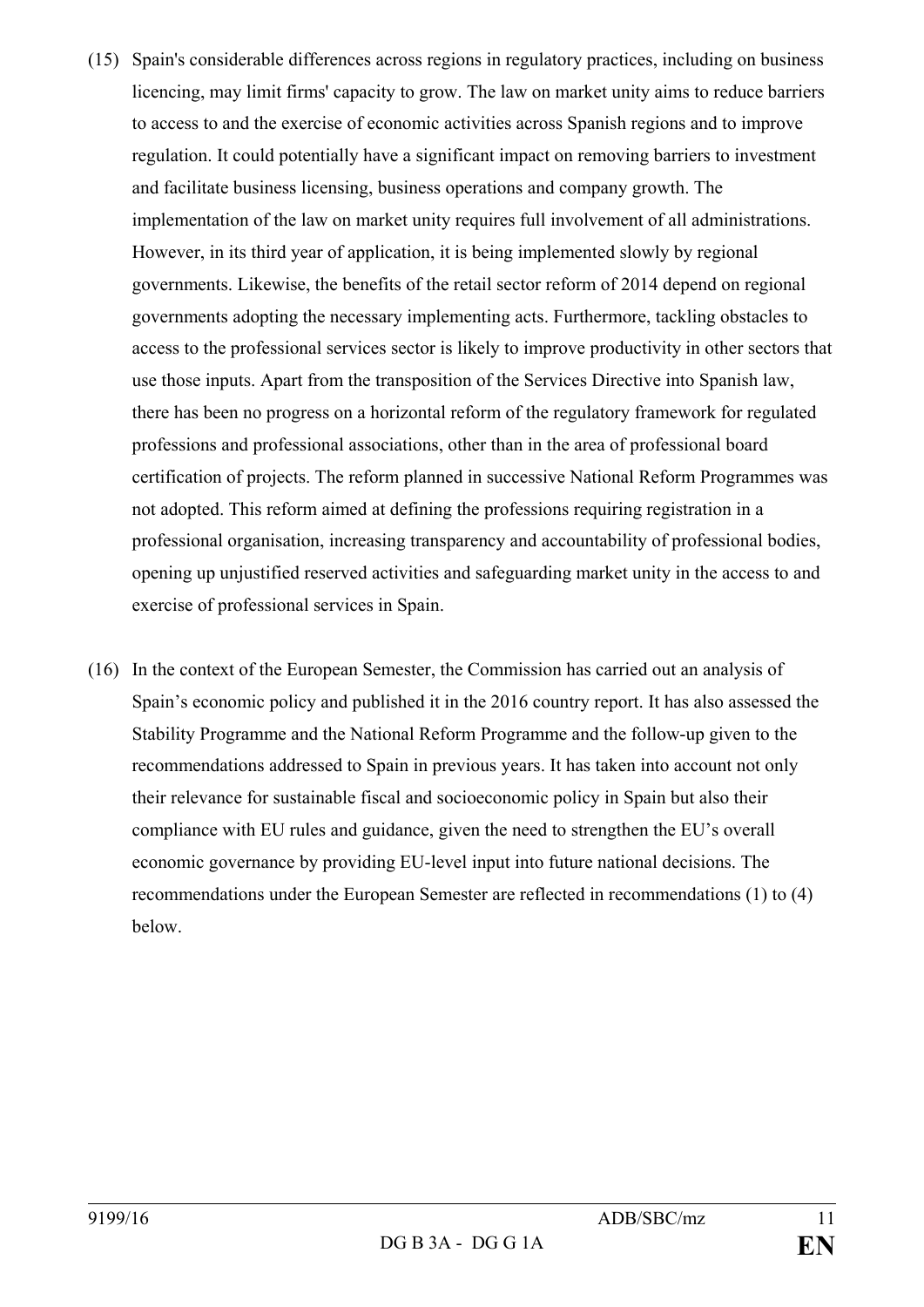- (17) In the light of this assessment, the Council has examined the Stability Programme, and its opinion**[6](#page-11-0)** is reflected in particular in recommendation (1) below.
- (18) In the light of the Commission's in-depth review and this assessment, the Council has examined the National Reform Programme and the Stability Programme. The recommendations under Article 6 of Regulation (EU) No 1176/2011 are reflected in recommendations (1) to (4) below.

<span id="page-11-0"></span>**<sup>6</sup>** Under Article 5(2) of Regulation (EC) No 1466/97.